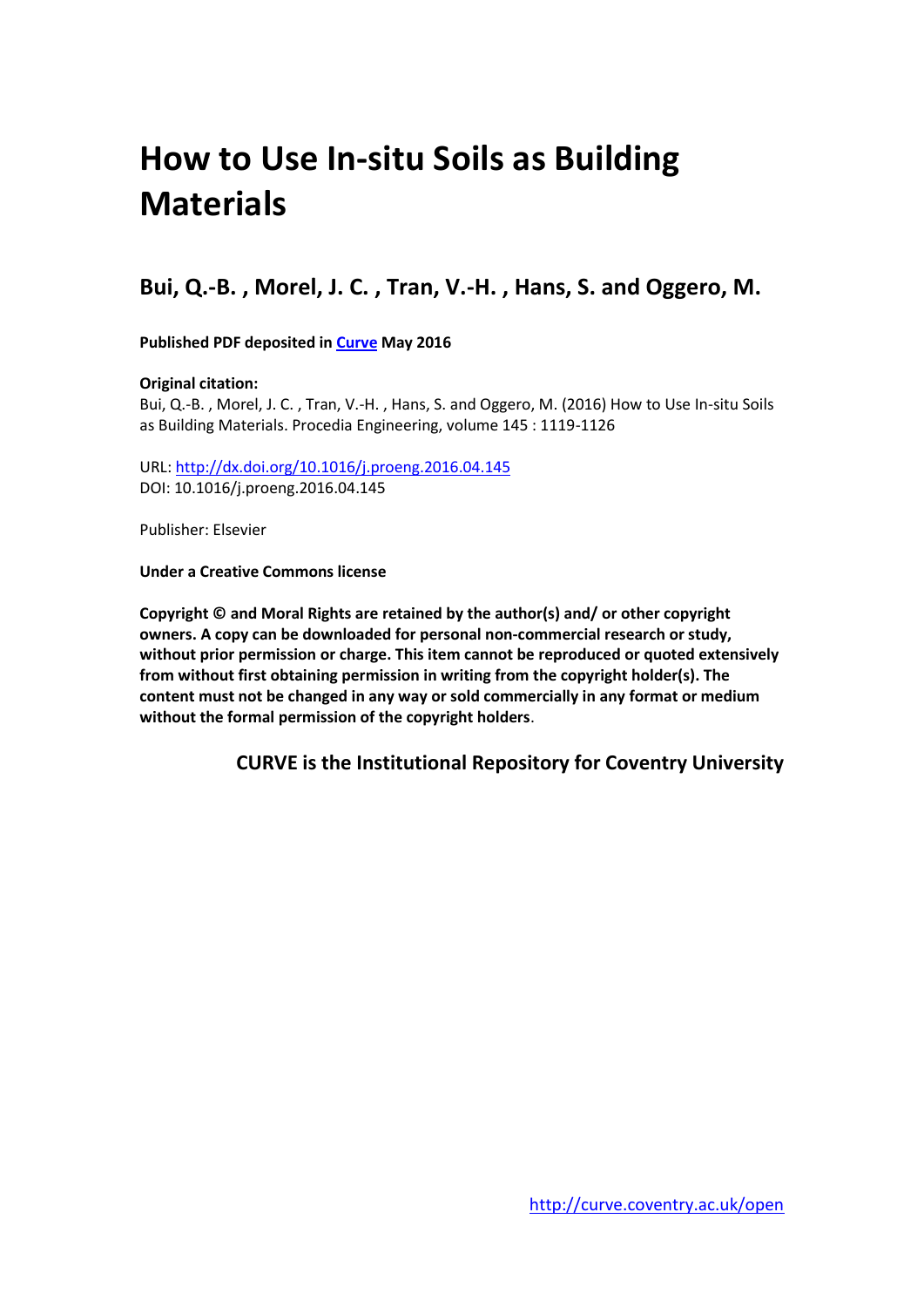



Available online at www.sciencedirect.com



Procedia Engineering 145 (2016) 1119 - 1126

**Procedia Engineering** 

www.elsevier.com/locate/procedia

## International Conference on Sustainable Design, Engineering and Construction

# How to use in-situ soils as building materials

Q.-B. Bui<sup>a\*</sup>, J.-C. Morel<sup>b</sup>, V.-H. Tran<sup>c,d</sup>, S. Hans<sup>c</sup>, M. Oggero<sup>d</sup>

*<sup>a</sup> University Savoie Mont Blanc, LOCIE – CNRS UMR5271, 73000 Chambery, France b Centre for Low Impact Buildings, Coventry University, Coventry CV1 5FB, UK <sup>c</sup> ENTPE, LTDS – CNRS, 69120 Vaulx en Velin, France d Filiaterre, 3 Place A.Medecin, 06100 Nice, France*

#### **Abstract**

Using in-situ soils for building constructions is attractive in the sustainable development because these materials have low embodied energy and present an interesting hygro-thermal behavior. Several researches have been recently carried out to study soil materials. However, the variability of soil characteristics on each construction site makes that the use of an unique construction technique (soil concrete, rammed earth, adobe, …) becomes difficult to satisfy several exigencies of the modern regulations (mechanical, thermal performances, durability and earthquake resistance), and the economic criterion.

This paper introduces firstly a strategy which can facilitate the use of in-situ soils for building constructions. Relevant techniques corresponding to several in-situ soil types are proposed. Then, the application of the proposed approach is showed with a case study on a building project using a soil concrete. Several aspects are investigated: material optimization, architectural design, structural-thermal performances and life cycle analysis.

© 2015 The Authors. Published by Elsevier Ltd. © 2016 The Authors. Published by Elsevier Ltd. This is an open access article under the CC BY-NC-ND license (http://creativecommons.org/licenses/by-nc-nd/4.0/). Peer-review under responsibility of the organizing committee of ICSDEC 2016

*Keywords:* soil material, soil concrete, mechanical characteristics, dynamic characteristics.

\* Corresponding author. Tel.: +33 479 759 470; fax: +33 479 758 144. *E-mail address:* quoc-bao.bui@univ-smb.fr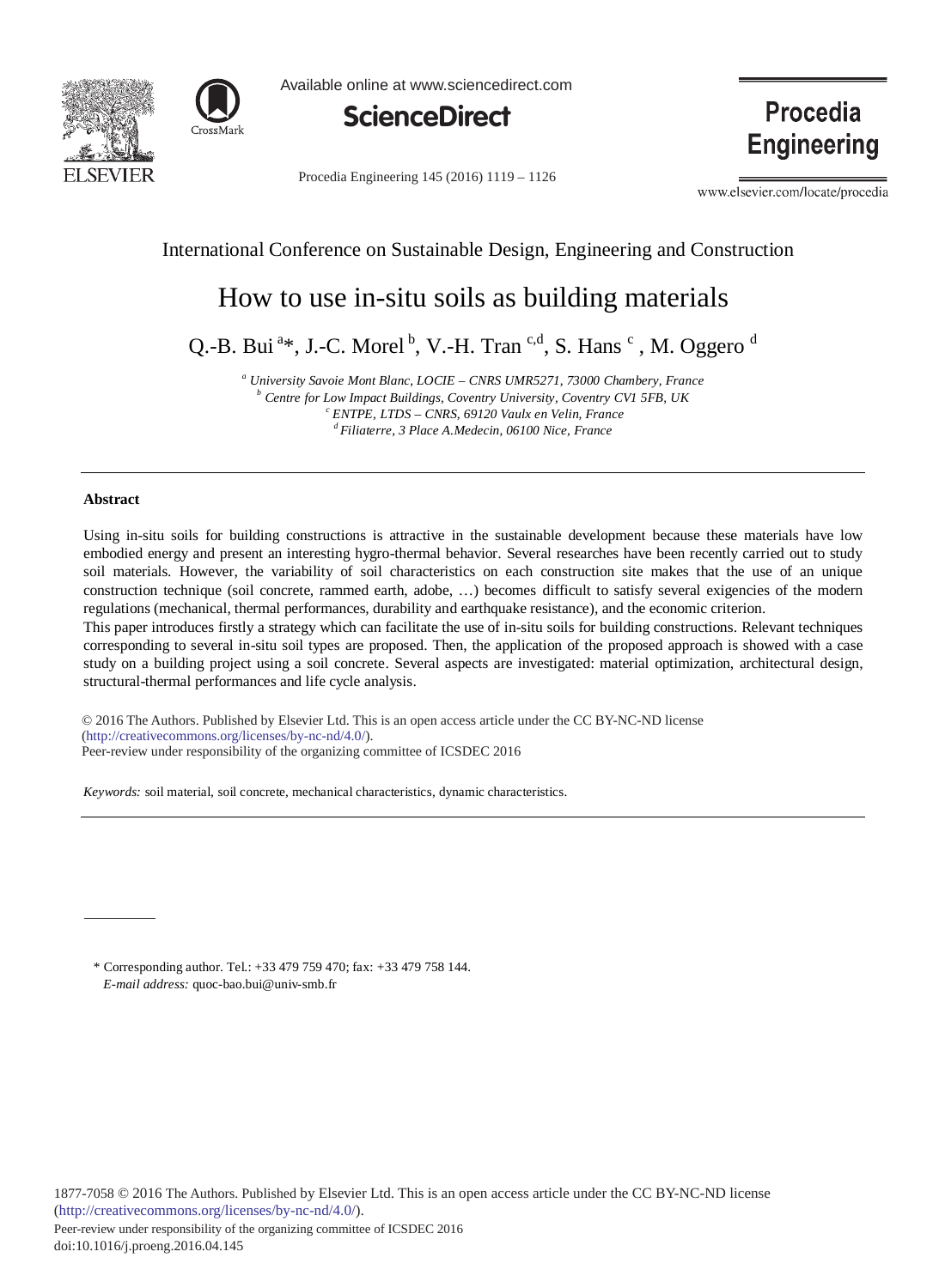#### **1. Introduction**

Local materials are in-situ materials which are directly available on site. They are used by humanity from centuries as earth (rammed earth, adobe, cob,…), stone (dry stone masonry and rubble stone masonry), and wood. The construction techniques using in-situ materials are still widely used today in developing countries, thanks to their lower construction costs in comparing to conventional constructions (such as reinforced concrete or metal structures). The reason is that conventional materials are not always available in these countries and must be imported, that significantly increases the cost. In addition, the labor cost is not expensive, so the use of in-situ materials has a positive social aspect by providing work to local workers.

However, in developed countries, most of these materials were dropped consistently over the past six decades for two main reasons. First, the labor cost in these countries is very important, which is not favorable for the constructions requiring important labor. Then, the current design regulations are established mainly for industrial conventional materials. There are few standards for non-industrial materials due to the lack of scientific knowledge. Nevertheless, the past few years have witnessed a renaissance of local materials in developed countries, mainly due to the urgent demands of sustainable development. Soil material gradually found its place on construction sites because it is taken and manufactured directly on site, which provides low embodied energy [1]; and walls constructed with soil material have an interesting hygro-thermal behavior. From the economic view point, using the in-situ soil as construction material is also interesting for the builder because the fee to evacuate the in-situ soil before the construction is costly (this is the case in France for example).

Several traditional techniques exist today to use soil as construction material: rammed earth, compressed earth blocks, adobes, cob. The main binder in those cases is clay. For new constructions, other hydraulic binders can be added (cement, lime or both) especially when the soil does contain enough clay or the clay type is not adapted for the earth construction technique chosen. The most difficult point in using of in-situ soil as construction material is the variability of soil characteristics on each construction site. So using of an unique construction technique (rammed earth, adobe, …) becomes difficult to satisfy several exigencies of the modern regulations because each soil type is adapted for a construction technique.

The strategy proposed is to create a "repertory" of several soil types and the corresponding adapted technique(s). The soils will be classed following their characteristics: size distribution, clay amount, clay type. And for each soil type, several techniques and several compositions were tried to find the most adapted techniques.

A repertory has been developed in the Research & Development programs of Filiaterre company (France), in collaboration with the research laboratories. A large number of soil types was taken on the construction sites of the Filiaterre company and then studied in laboratories, on several aspects: mechanical, thermal properties, durability, seismic design. For each soil, several techniques were tested and one or two techniques have been selected for the construction. This paper illustrates the using of a soil as an "eco-concrete" for dwellings.

#### **2. The case study**

#### *2.1. Puddingstone soil and their presence in Alpes-Maritimes (France)*

The puddingstone soil is widely present in the Alpes-Maritimes region (Southern France), so there is a promising perspective for a sector of "puddingstone constructions" in this region. The size distribution of the puddingstone soil is presented in Tab. 1.

| Table 1: size distribution of the studied soil |  |  |  |  |  |  |
|------------------------------------------------|--|--|--|--|--|--|
|------------------------------------------------|--|--|--|--|--|--|

| $< 0.002$ mm | $0.002 - 0.063$ mm | $0.063 - 2$ mm | $> 2$ mm |  |  |
|--------------|--------------------|----------------|----------|--|--|
| 0.5%         | 2.5%               | 30%            | 67%      |  |  |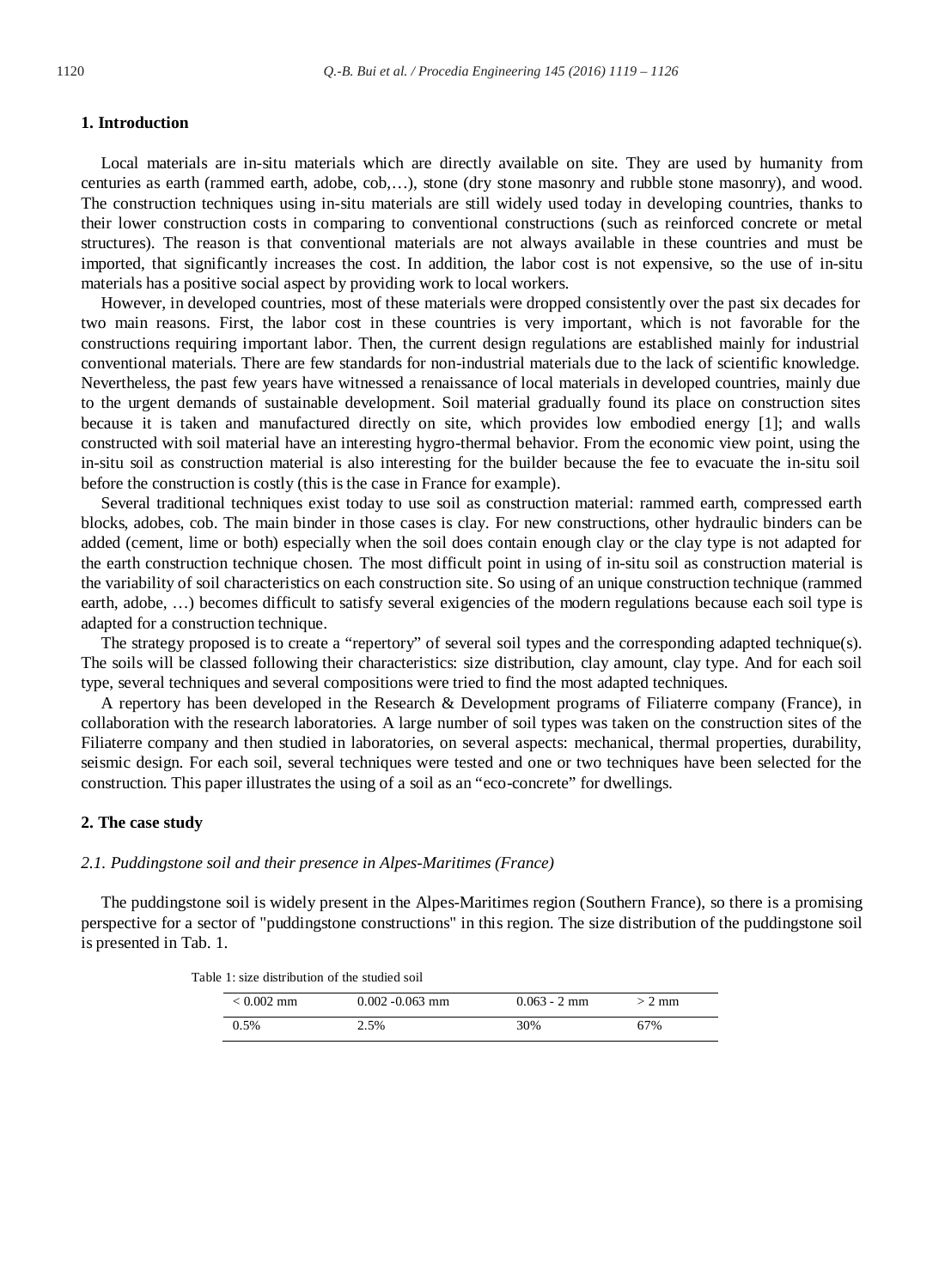#### *2.2. Project "Domaine des Galets"*

The object of this study is a program realized by Filiaterre which uses the in-situ puddingstone soil for the construction. Fig. 1 shows an overview of the project. The main elements include three buildings (for five dwellings) numbered buildings A, B, C whose the first two are identical. They were built in 2013 in Nice City by using the puddingstone concrete. In addition, many secondary elements were also built by using this material, such as: the arches supporting the terraces, garages and retention basin. All these elements are vaulted shape. This paper focuses on the building B which can represent the project. The architectural plans of the building are given in Fig. 2. It includes a Ground-Floor (GF) and the first floor containing a mezzanine. While all the elements of the GF are made of puddingstone concrete, the elements of the first floor are made of wood, with the exception of the facades (Fig. 2).



Fig. 1 : Overview of the project.



Fig. 2 : Architectural plans of the studied building. Left: Ground-Floor: walls and vaults made by puddingstone concrete. Right: First Floor: wooden walls, excepting the façade.



Fig. 3 : Detail of the arch made by puddingstone concrete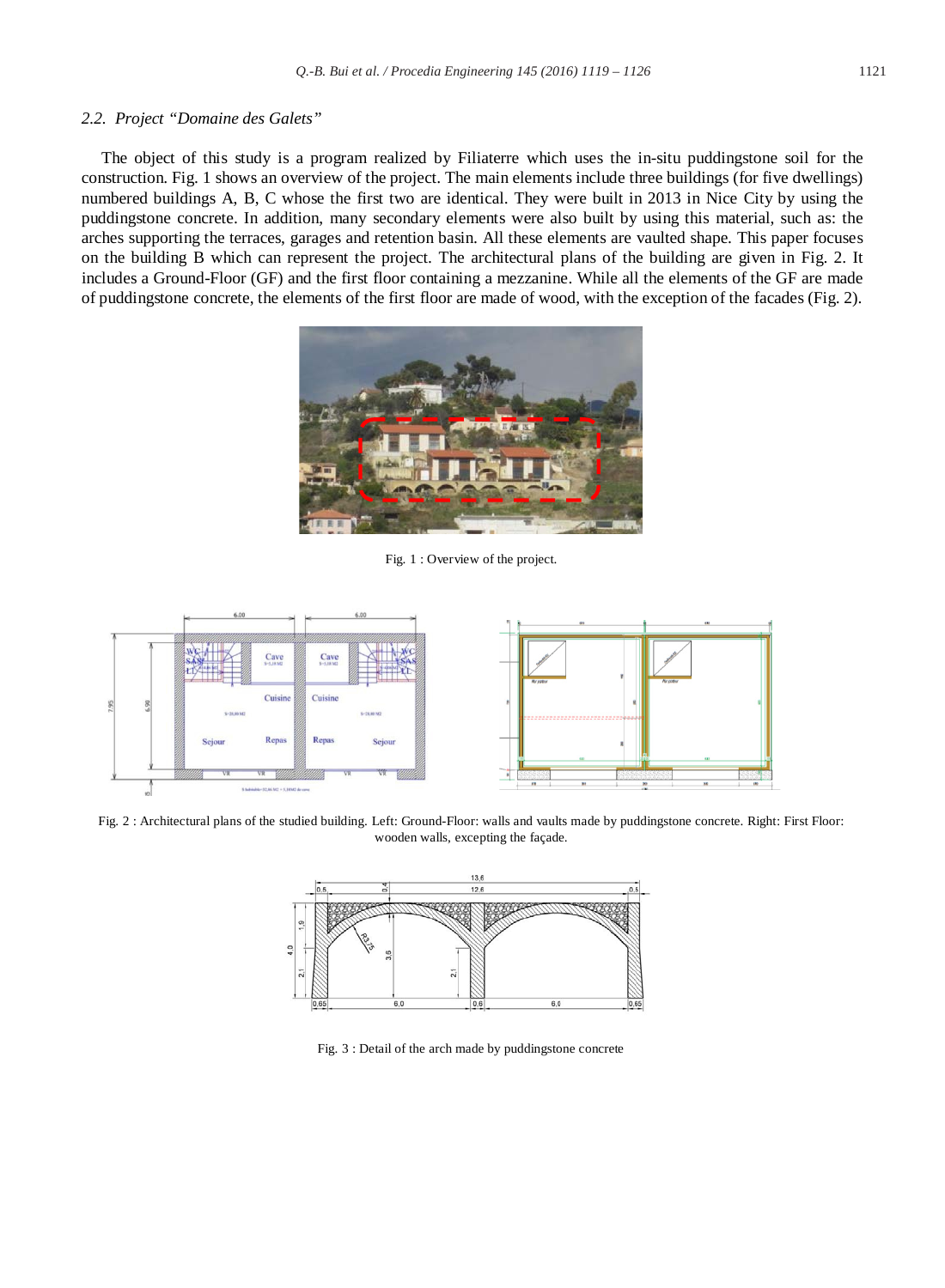A cross section of the vaults of the studied building is shown in Fig. 3. There are two arches of 6 m opening. These arches are supported by three walls: two external (left, right) and one interior. The two external walls are two buttresses with a thickness varying from 0.5 m at the top to 0.65 m at the down. The inner wall has a constant thickness of 0.6 m. The opening of the arches is also the transverse space of the building.

#### **3. Material characteristics**

#### *3.1. Formulation of the puddingstone concrete*

The presence of clay in the puddingstone soil is low  $\langle$ <0.5%, Tab. 1), a binder should be added to produce the building material. The added binders can be cement, lime or clay. The manufacturing is similar to that of conventional concrete to reduce the production time. An optimization study was performed [2] to investigate different possible compositions for the puddingstone concrete: type and rate of added binders; amount of water; modification of the grain size distribution. Mechanical tests were then carried out in laboratory for each composition; the results were compared to current regulation demands. Finally, the chosen composition for the project "Domaine des Galets" was a cement (CEM II 32.5R) amount of 10% (by weight) and water/cement ratio of 1, which gave the maximum compressive strength.

#### *3.2. Compressive strength*

#### *Tests on the standard specimens*

In a first step, standard cylindrical specimens (16cm-diameter x 32cm-height) were manufactured to investigate the mechanical properties of the material. To ensure the hypothesis of a homogeneous specimen, gravels bigger than 50 mm have been eliminated by using a 50mm-sieve. Before compression tests, the specimens were surfaced on the upper side by cutting with a specific saw. Then, uniaxial compression tests were carried out to determine the Young's modulus and the compressive strength.

To determine the Young's modulus, a loading-unloading cycle was performed. Three extensometers were used to measure strains in the central part of the specimen (Fig. 4) [3]. Then, the specimen was loaded until the failure to determine the compressive strength. The mean values of compressive strength and Young's modulus were  $8.2 \pm 0.15$ MPa and  $13600 \pm 300$  MPa respectively.



Fig. 4: Compression test on a (16D x 32H) specimen Fig. 5 : Cutting the puddingstone concrete column



#### *Tests on representative volume element (RVE)*

Due to the presence of an important amount of big gravels in the puddingstone soil (up to 80 mm), more important size of the specimen was necessary. This could show influences of the specimen size on the obtained mechanical characteristics.

Two RVE specimens were manufactured: first, a cylindrical column of 30 cm-diameter and 110 cm-height was made. Then, this column was cut in two specimens with a chainsaw (Fig. 5). So these specimens had a slenderness ratio of 1.83. The specimen height was limited to 55 cm due to the maximum height of the press.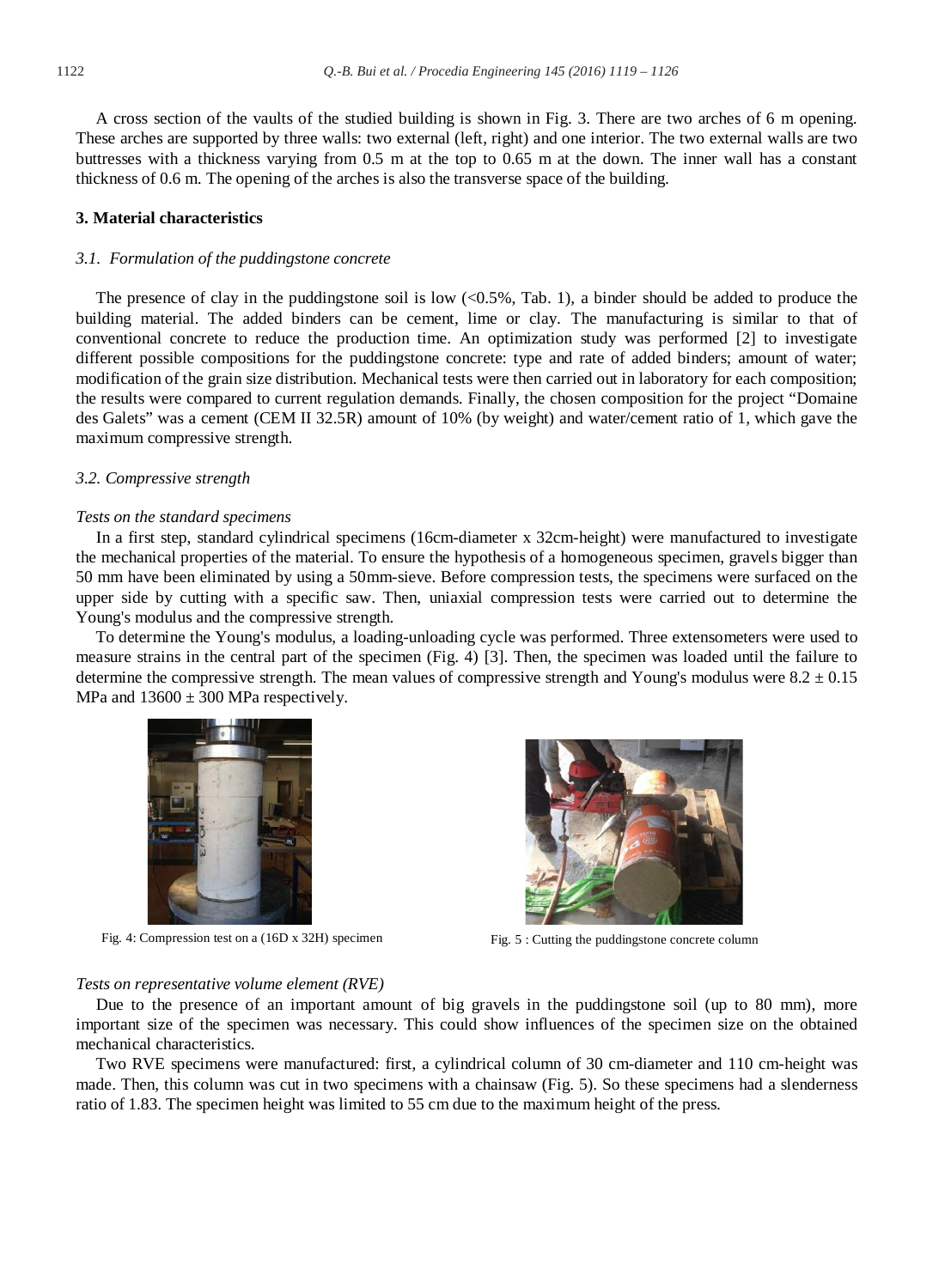Uniaxial compression tests were carried out on VRE specimens by using a Schenck press with a force sensor of 2500 kN (Fig. 6). Three displacement sensors (LVDT) were used to measure strains in the central part of the specimen. The bottom steel plate is movable to facilitate the installation of the specimens since the specimens were heavy and could not bring in hand. The compression tests were controlled in displacement with a speed of 0.01 mm/s.



Fig. 6: Compression test on a (30 cm-D x 55 cm-H) specimen Fig. 7: Splitting test on cylindrical specimen



The mean values of the compressive strength and the Young's modulus of the VRE specimens were of  $12 \pm 0.57$ MPa and  $15600 \pm 400$  MPa, respectively. This shows that in the case of puddingstone concrete, VRE specimens have a compressive strength 1.5 times greater than that of the 16 cm-diameter specimens. Indeed, big gravels play a favorable role, significantly increases the compressive strength of the material. Consequently, mechanical characteristics determined from "small" specimens should be corrected by a coefficient.

The puddingstone concrete at 10% of cement by weight corresponds to 170 kg cement by  $m<sup>3</sup>$ . For ordinary concretes, the cement amout is  $300 - 400 \text{ kg/m}^3$ . This explains why the puddingstone concrete's compressive strength is lower than that of ordinary concretes. However, for residential low rise buildings (1 - 3 stories), the puddingstone concrete's strength is acceptable.

#### *3.3. Tensile strength*

The splitting tests were performed on cylindrical specimens of puddingstone concrete to determine the tensile strength (Fig. 7). The mean tensile strength obtained by splitting tests was of  $1.2 \pm 0.1$  MPa.

In this case the puddingstone concrete, the results showed that from the compressive strength of the material, its tensile strength can be estimated according to the expression (1):

$$
f_t = 0.6 + 0.06f_c \tag{1}
$$

where:  $f_t$  and  $f_c$  are respectively the tensile and compressive strengths of the material. No testing has been performed on VRE specimen to determine its tensile strength. Therefore, following equation (1), the tensile strength of the VER can be estimated of 1.32MPa.

#### **4. Life cycle analysis (LCA)**

#### *4.1. Occupation phase*

Dynamic thermal simulations were performed for the studied building. Their details will not be presented here. Thanks to a bioclimatic architecture (thick walls in puddingstone at  $1<sup>st</sup>$  story to have a good thermal inertia; wooden structure at  $2<sup>nd</sup>$  story to have a good isolating; wide glazing door in southern façade to have an important solar input), the primary energy consumption of the building during the occupation phase is of 40 kWh/m<sup>2</sup>/year, which corresponds to a low consumption category.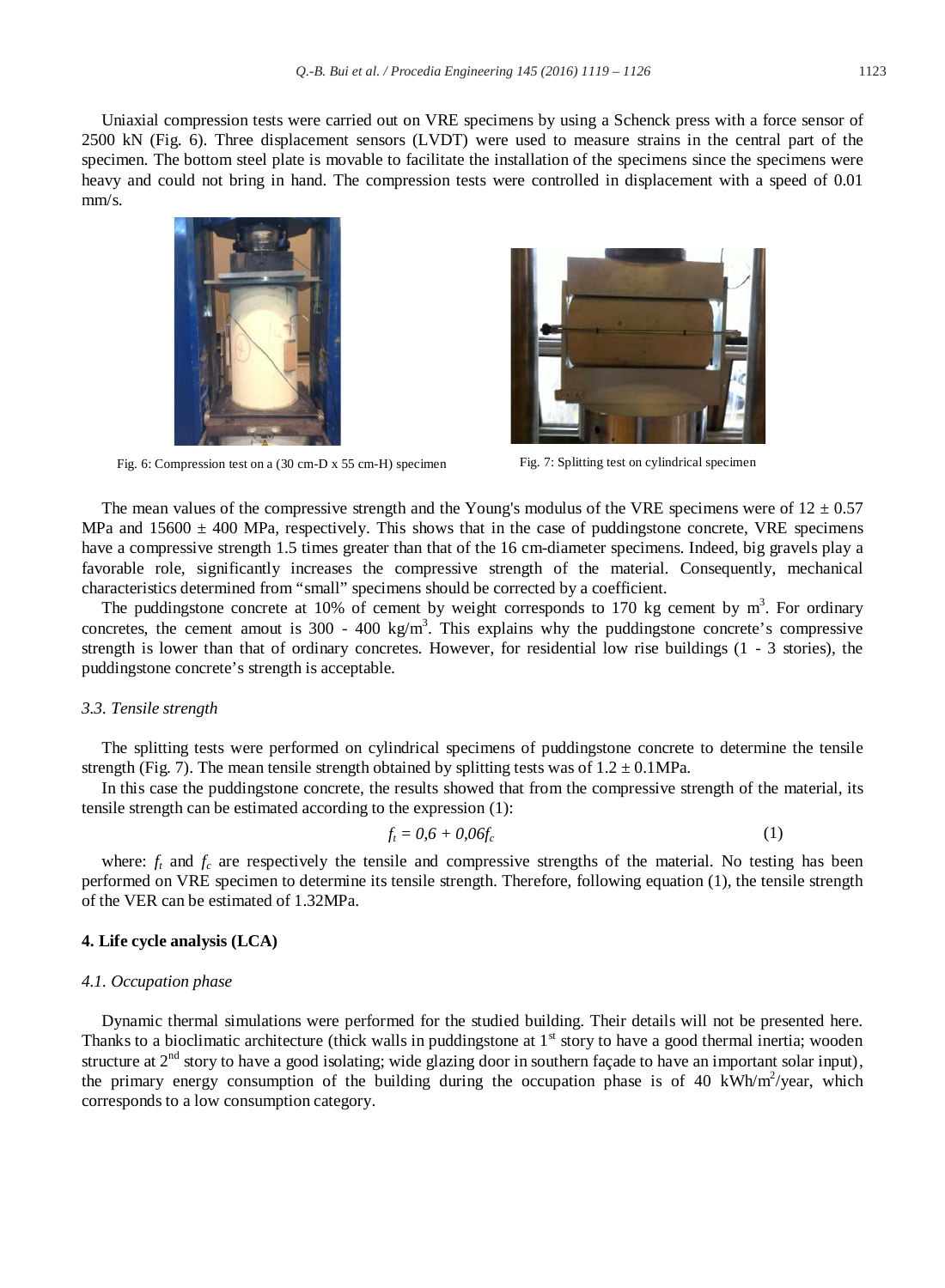## In the past, the embodied energy (energy necessary for the transformation, transport; from the extraction of primary material to the finished product) of the buildings was usually neglected, because it was low by comparing to the energy consumption during the occupation phase. However, with the rising in thermal performance of the modern buildings (low energy consumption or positive energy), the embodied part becomes considerable in the life cycle of a building.

A LCA investigation was carried out [4]. Two buildings were studied: the first was the building B of the present project and the second was a "virtual" building which had the same architectural plans, but constructed by conventional materials which were currently used in France for individual houses: cement bricks for the walls, reinforced concrete for floor. The thickness of the walls in cement bricks was the current thickness for this type of construction (25cm), however, the thickness of insulation layers of the "conventional" building was calculated in order that the same walls in the two buildings provide the same thermal resistance. This means that two buildings have the same energy consumption for the occupation phase. The life cycle was assumed to be 50 years.

The results showed that, although the actual building (building B) consumed a more important quantity of materials (40%) due to the important thickness of its walls, it had an energy consumption less than 60% of the virtual conventional building. The  $CO<sub>2</sub>$  emission of the actual building was also less than 60% of the actual conventional building. The results also showed that the embodied energy of the actual building was at 10% of the total energy consumed during the building's life cycle. This means that the embodied energy is not negligible for the recent constructions.

#### **5. Assessing the seismic performance**

First, the dynamic characteristics of the building were identified by the in-situ measurements. This enables to understand the dynamic behavior of this type of construction and then to validate a numerical model. Then, a numerical model of the building, using the finite element method (FEM) was developed and validated by comparing with experimental results. Based on the numerical model, a simulation of the seismic action was carried out according to the European standard Eurocode 8 [5]. This helps to study the response of the building in case of earthquake and then to evaluate the seismic performance of this type of construction.

### *5.1. Modeling the building using FEM*

In order to study the behavior of the structure under the seismic loading and then to assess its vulnerability, the "Robot Structural Analysis" software was used (Fig. 8). The walls were considered to be embedded in the soil at the foundation surface. Two materials defined in this model were the puddingstone concrete and wood. The puddingstone concrete includes the vaults and walls of the  $1<sup>st</sup>$  story and the facades of the  $2<sup>nd</sup>$  story; other elements of the 2<sup>nd</sup> story were in wood. The characteristics used for these two materials are presented in Tab. 2.

| Characteristics       | Puddingstone concrete | Wood |
|-----------------------|-----------------------|------|
| Density $(kN/m^3)$    | 22                    | 5.5  |
| Young's modulus (MPa) | 15600                 | 9000 |
| Poisson's ratio       | 02                    | 0.03 |

Tab. 2 : Characteristics of the materials used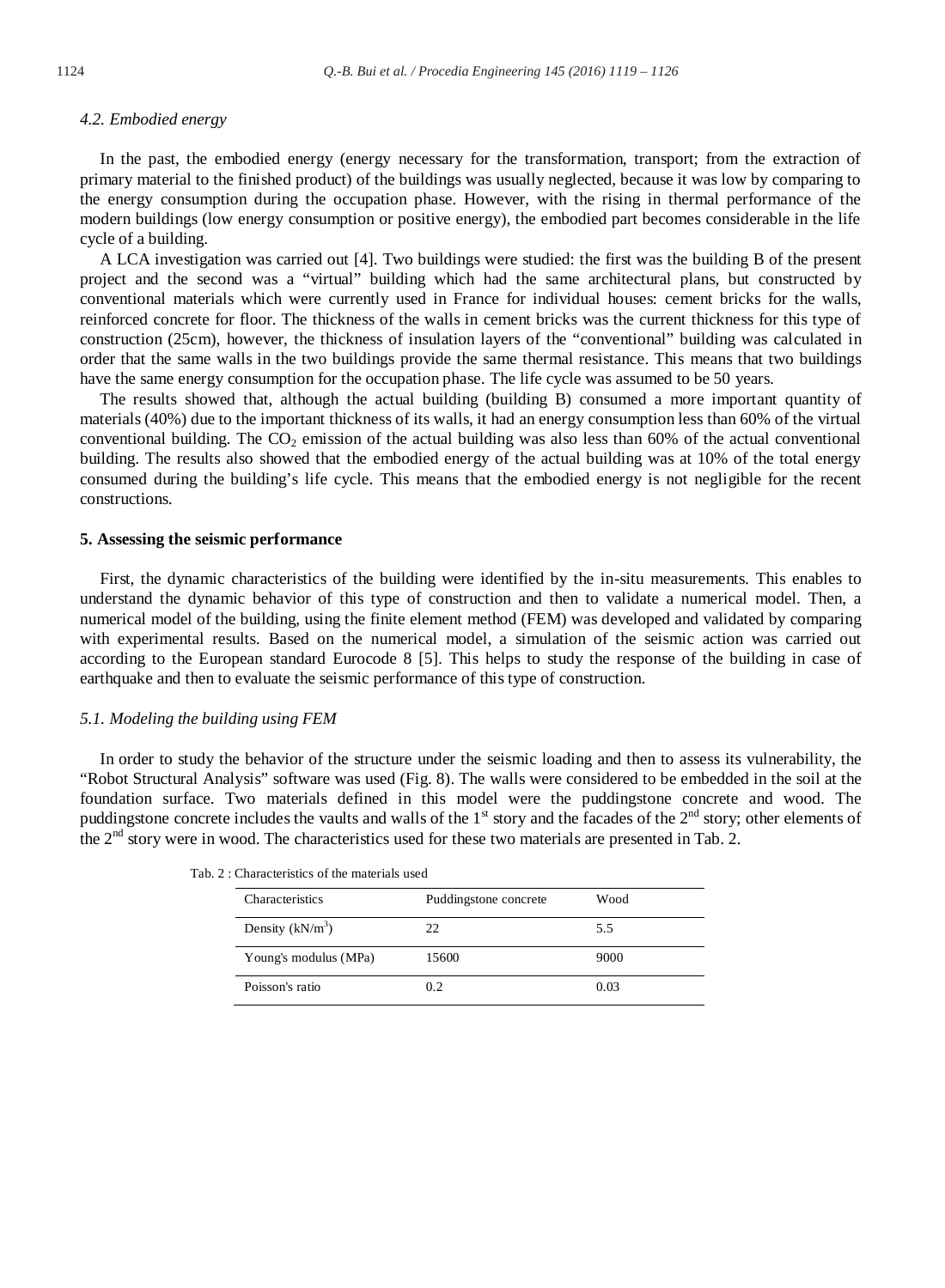

Fig. 8: Numerical model. Up: the entire structure; Bottom: walls and vaults in puddingstone concrete of the 1st story

Following the modal analysis obtained by the model, the first natural frequencies of the structure were:  $f_1 = 28.08$ Hz and  $f_2 = 36.13$  Hz. At the first natural frequency  $(f_1 = 28.08$  Hz), the modal mass in the y-direction  $(M_v = 76.1\%)$ was dominant compared to modal masses in other directions ( $M_x = 0\%$  and  $M_y = 0\%$ ). So the first natural frequency corresponds to the first vibrating mode in the y-direction. Also, the second natural frequency corresponds to the first vibrating mode in the x-direction ( $M_x = 76.46\%$ ;  $M_y = 0\%$  and  $M_z = 0.2\%$ ).

#### *5.2. Validating the numerical model by in-situ vibrational measurements*

When the building was in the end of the construction, in-situ vibrational measurements were carried out. The triaxial accelerometers were used (Fig. 9) to measure the acceleration of the building under the "ambient noise" (caused by the micro-earthquakes, ocean waves, …). More details about in-situ vibrational measurements can be seen in [6] or [7] for example.



Fig. 9 : Vibrational measurements by triaxial accelerometers.

From the accelerations recorded in function of time (20 min for each measurement) and after a signal processing, the natural frequencies of the building could be identified. The difference between the two first natural frequencies identified by experiments and that of the numerical model was less than 5%, which showed that the model relevancy was acceptable.

#### *5.3. Assessing the earthquake performance*

A seismic loading was simulated in the model according to the demands of Eurocode 8. The ground of the construction project was in class A according to the classification of Eurocode 8. The building is located in a medium seismicity zone (the highest seismicity zone of France Metropolitan). The reference ground acceleration of